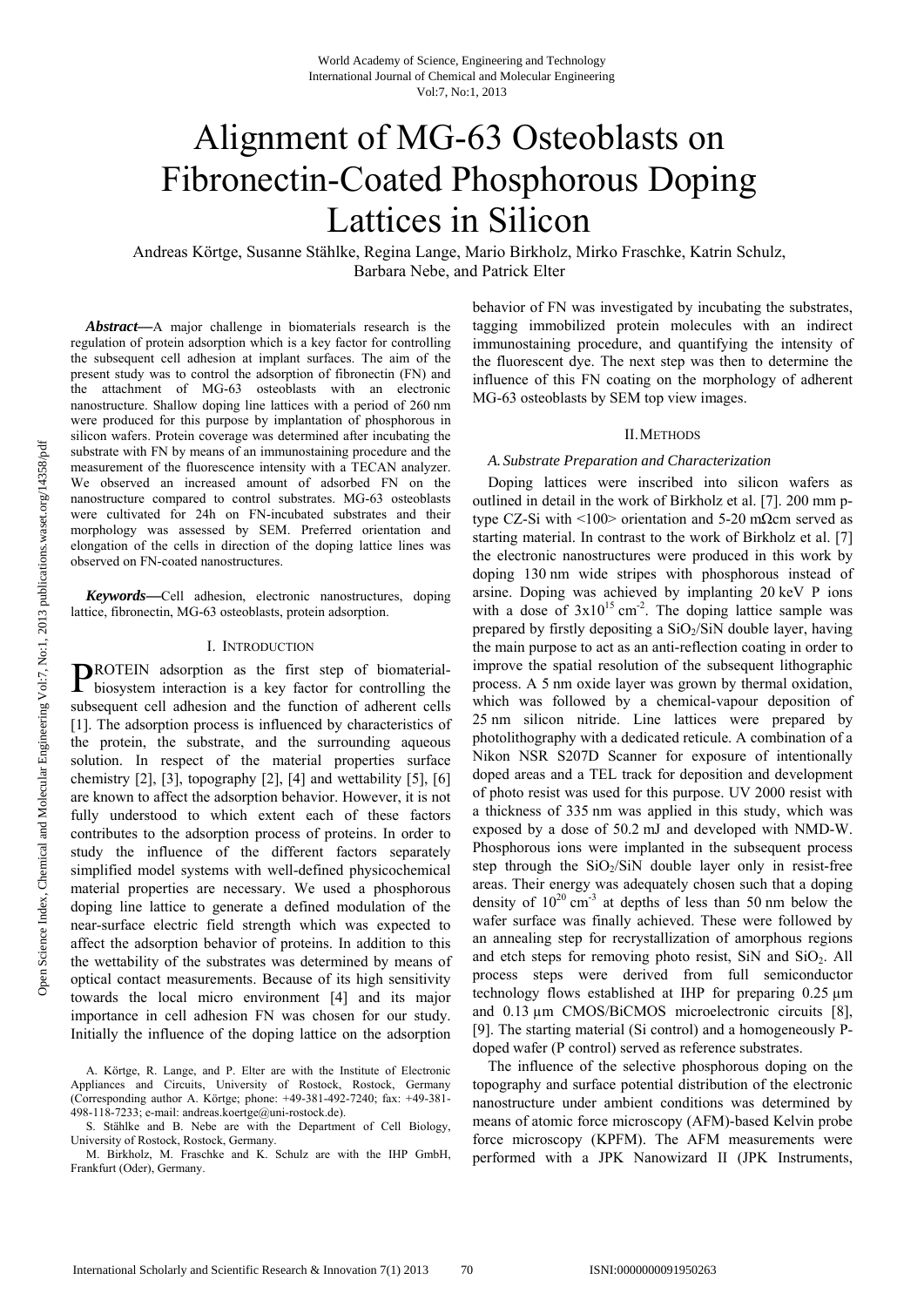Berlin, Germany) and doped silicon cantilevers with a nominal tip radius of 10 nm (42 N/m force constant; NCH, NanoWorld, Neuchâtel, Switzerland). In the trace direction of the KPFM mode the topography was measured in intermittent contact (IC) mode with a scan rate of 1 Hz. In the retrace direction solely an AC voltage ( $V_{p-p}$ = 0.2 V) with the same frequency as the mechanical excitation was applied and the cantilever tip scanned the surface in a constant distance of 20 nm.

Additionally, the static contact angle of distilled water (sessile drop, 0.5 µL) was determined with an optical contact angle measurement system (OCA 15EC, DataPhysics Instruments GmbH, Germany). Immediately before conducting the contact angle and the biological experiments the samples were cleaned. For that purpose the specimens were sonicated for 10 min in acetone, isopropyl alcohol, ethanol (p.a.) and finally for 30 min in distilled water.

# *B. Staining Procedure and Fluorescence Quantification*

The substrates were incubated with bovine plasma FN (Sigma-Aldrich, Germany) at a bulk concentration of 10 µg/mL in Dulbecco's Phosphate Buffered Saline (DPBS 1x, w/o Ca & Mg ions; PAA Laboratories, Cölbe, Germany) for 2h. Subsequently the substrates were incubated with 2% bovine serum albumin (BSA, Sigma-Aldrich, Germany) for 30 min in order to avoid nonspecific binding of antibodies to the surface. After the blocking with BSA a primary anti-FN antibody (H-300; Santa Cruz Biotechnology, Heidelberg, Germany), which binds to the C terminus of bovine FN, in  $1\%$ BSA was added. An appropriate secondary antibody coupled to a fluorescent dye (goat anti-rabbit IgG-CFL 488; Santa Cruz Biotechnology, Heidelberg, Germany) in 1%BSA was used to tag the primary antibody. In order to remove any nonadsorbed FN and non-specifically bound antibodies the substrates were gently rinsed with DPBS three times after each procedure step. Furthermore, controls of all three substrate modifications were incubated with 2% BSA in DPBS in order to assure the specific binding of the primary and secondary antibodies to the FN epitope and the primary antibody, respectively. The quantification of the FN covering was conducted with a Tecan multiwell plate reader (Tecan Group Ltd., Switzerland): the fluorescent dye was excited at 488 nm with a UV xenon flash lamp (double monochromatized light, bandwidth  $\leq 9$  nm) and the emission signal was measured at 519 nm for 20 µs with a photomultiplier tube after again being double monochromatized (bandwidth < 20 nm).

# *C.Cell Culture and Morphology Evaluation*

Human osteoblastic cells (MG-63, ATCC, CRL-1427) were cultured in Dulbecco's modified Eagle medium (DMEM, Invitrogen GmbH, Karlsruhe, Germany) with a density of  $3x10^4$  cells/array in a humidified atmosphere with 5% CO<sub>2</sub> on FN-incubated (10 µg/mL in DPBS) and non-incubated substrates. After 24 h cultivation time the cells were washed with DPBS, fixed with 2.5% glutaraldehyde (4°C; Merck, Darmstadt, Germany), rinsed with NaP-buffer, and dehydrated through a graded series of acetone (30% 5 min, 50% 5 min,

75% 10 min, 90% 15 min, 100% twice for 10 min). After being dried in a critical point dryer (K850, EMITECH, Taunusstein, Germany) the samples were sputter coated with 12 nm gold (SCD004, BAL-TEC, Macclesfield, UK) and the cell morphology was examined with a field emission scanning electron microscope (FE-SEM SUPRA 25, Carl Zeiss, Germany)*.* 

## III. RESULTS

#### *A. Substrate Characterization*

# 1) KPFM Measurements

The topography scan of the doping lattice and the associated KPFM signal map under ambient conditions are depicted in Fig. 1 (a) and Fig. 1 (b), respectively. We observed a slight topographical variation of approximately 10 nm and a surface potential variation of 250 mV which leads to an estimated variation of the electric field strength perpendicular to the lattice lines in the range of  $10^6$  to  $10^7$  Vm<sup>-1</sup> due to the small dimensions of the doping lattice. Moreover, by comparing the topography and the KPFM map it becomes apparent that the grooves of the nanostructure exhibit a more positive surface potential than the summits.



Fig. 1 (a) Topography and (b) the associated surface potential map of the phosphorous doping lattice measured with AFM-based KPFM

# 2) Contact Angle Measurements

The water contact angle of the three substrate modifications is depicted in Fig. 2. The diagram indicates that the surface hydrophobicity is significantly increased in a nearly linear manner with an increase of the P-doped area: in comparison to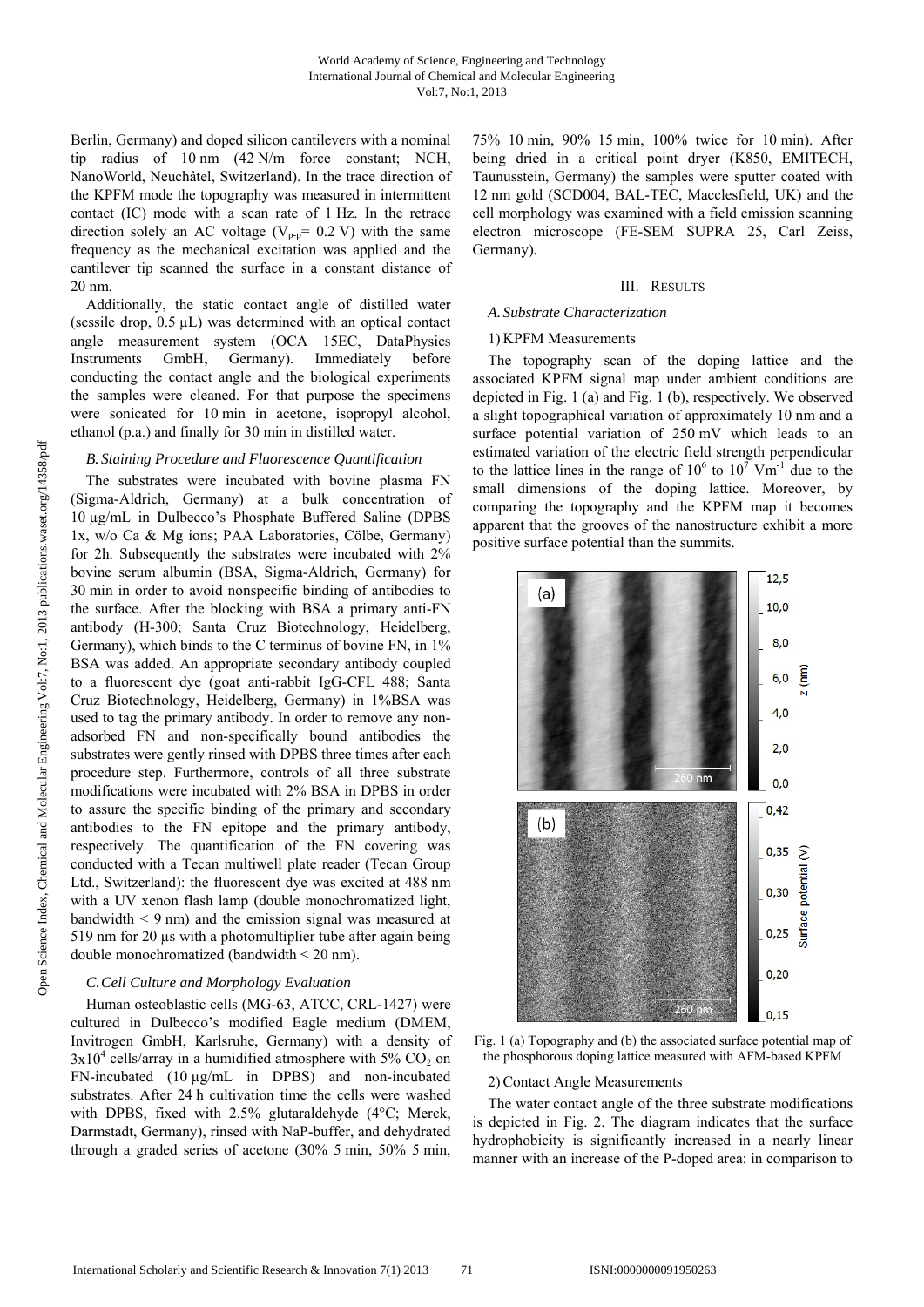the starting wafer (Si control, 0% P-doped area) the contact angle is doubled by the doping lattice (50% P-doped area) and tripled by the homogeneously doped wafer (P control, 100% P-doped area).



Fig. 2 Contact angle of distilled water on the phosphorous doping lattice compared to the control substrates (mean  $\pm$  standard deviation, n=3)

#### *B.Immunofluorescence Measurements*

In Fig. 3 the fluorescence intensity of the adsorbed and stained FN is depicted. It shows a significantly increased  $(p<0.05)$  amount of adsorbed FN on the doping lattice compared to the control substrates whereas no significant difference was observed between the controls.



Fig. 3 Quantification of the adsorbed FN on the phosphorous doping lattice compared to two control substrates (starting wafer - Si control; homogeneously P-doped wafer - P control) (Mann-Whitney U test, n=80)

## *C.Cell Morphology*

Fig. 4 shows the morphology of MG-63 osteoblasts cultivated for 24h on a phosphorous doping lattice which was previously incubated with a bulk FN concentration of

10 µg/mL in DPBS. The SEM top view indicates that the cells elongate and orientate in direction of the doping lattice lines in combination with a FN coating whereas no alignment was observed when the FN incubation was omitted.



Fig. 4 SEM top view of MG-63 osteoblasts attached to the previously FN-incubated (10 µg/mL) phosphorous doping lattice after 24h cultivation time. The white arrow indicates the direction of the lattice lines

#### IV. DISCUSSION

In the present work we used a phosphorous doping lattice to control the FN adsorption behavior which was assessed by immunofluorescence measurements. Due to a surface potential variation of approximately 250 mV and the small structure size of the doping lattice a variation of the near-surface electric field strength in the range of  $10^6$  to  $10^7$  Vm<sup>-1</sup> is estimated. The occurrence of the topographic variation is assigned to the combined effects of stress relief and preferred etching of ion-damaged and recrystallized surface areas [7]. Compared to the starting wafer and the homogeneously Pdoped wafer the amount of adsorbed FN is significantly increased on the doping lattice for a bulk FN concentration of 10 µg/mL. Our results indicate that this influence of the electronic nanostructure is caused by a superposition of topographic effects and the modulation of the near-surface electric field strengths since the same amount of adsorbed fibronectin was found on the starting wafer (Si control) as well as on the homogeneously P-doped wafer (P control). Accordingly, the dopant itself seems to have no effect on the protein adsorption, although the more hydrophobic nature of the P control was expected to induce an increased amount of adsorbed FN [10]. The results of the cell experiments indicate that the electronic nanostructure in combination with a FN coating is a promising approach to control the cell attachment: a majority of MG-63 osteoblasts on the FN-incubated doping lattice orientated and elongated in direction of the lattice lines whereas no alignment was observed without previous protein incubation. The influence of the electronic nanostructure on the cells is somehow mediated by the state of the adsorbed FN molecules.